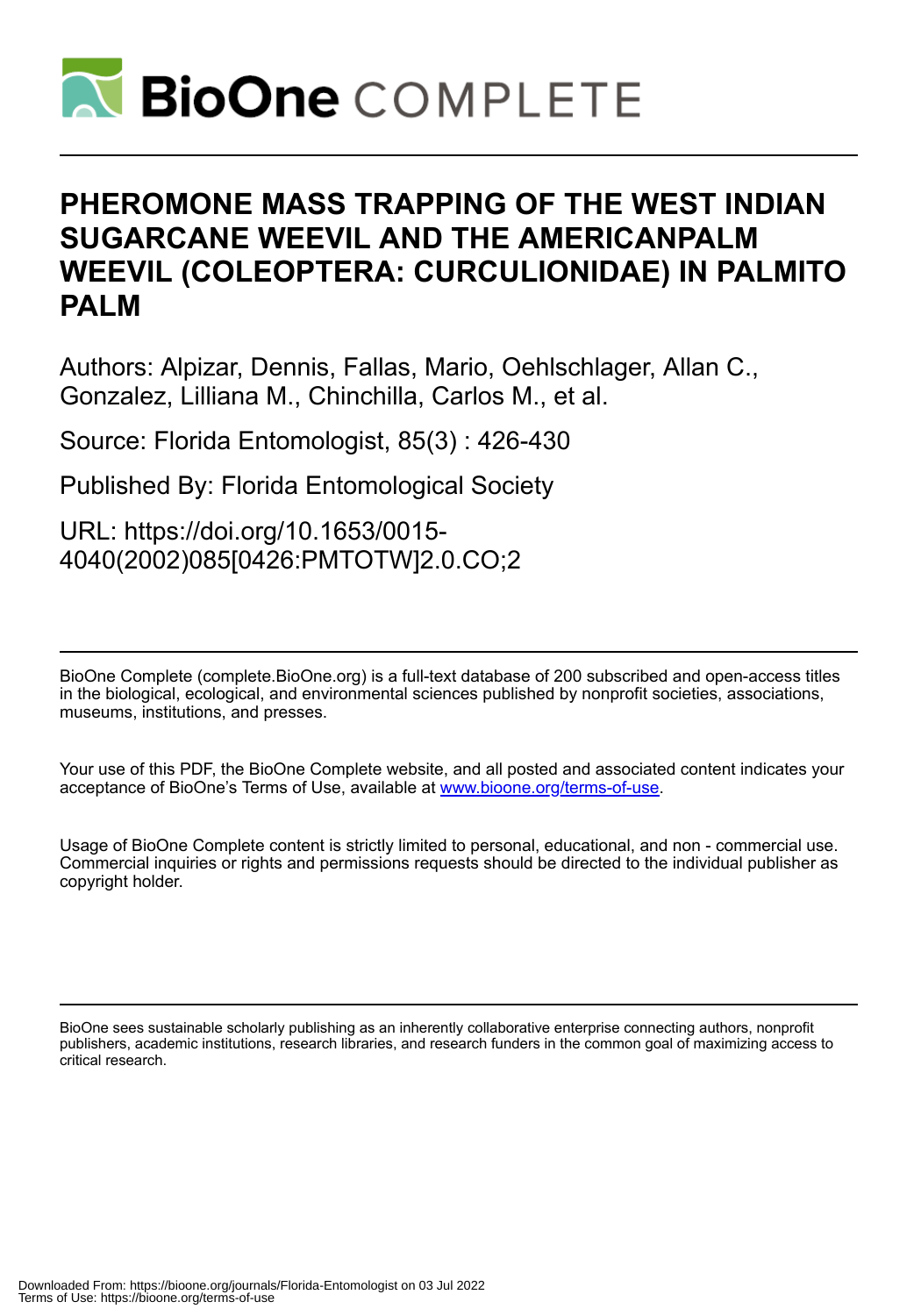# PHEROMONE MASS TRAPPING OF THE WEST INDIAN SUGARCANE WEEVIL AND THE AMERICAN PALM WEEVIL (COLEOPTERA: CURCULIONIDAE) IN PALMITO PALM

DENNIS ALPIZAR<sup>1</sup>, MARIO FALLAS<sup>1</sup>, ALLAN C. OEHLSCHLAGER<sup>2</sup>, LILLIANA M. GONZALEZ<sup>2</sup>, CARLOS M. CHINCHILLA<sup>3</sup> AND JUAN BULGARELLI<sup>3</sup> 1 Ministerio de Agricultura y Granaderia, Guapiles, Costa Rica

#### 2 ChemTica Internacional, S. A., Apdo. 159-2150 San José, Costa Rica

3 ASD de Costa Rica, Apdo. 30-1000, San José, Costa Rica

#### ABSTRACT

Experiments in Costa Rica and Honduras determined that both *Metamasius hemipterus* L. and *Rhynchophorus palmarum* L. could be captured in the same trap using pheromone lures emitting a mixture of their male-produced aggregation pheromones. Mass trapping of both species was conducted in commercial palmito palm (*Bactris gasipaes*, Kunth) over 16 months using a combination lure and insecticide-laden sugarcane at a density of 4 traps/ha. Capture rates of *M. hemipterus* were initially high and declined significantly while capture rates of *R. palmarum* were initially low and remained relatively constant. Pupae found in and damage to palmito declined significantly in plots with traps compared to pre-trapping levels and to control plots without traps. Yields of palmito palm increased in all plots but increased most in plots with traps.

Key Words: *Metamasius hemipterus*, *Rhynchophorus palmarum*, *Bactris gasipaes*, mass trapping, pheromone-baited trap, damage reduction, yield increase

#### RESUMEN

Experimentos realizados en Costa Rica y en Honduras determinaron que ambos insectos *Metamasius hemipterus* L. y *Rhynchophorus palmarum* L. pueden capturarse en la misma trampa utilizando señuelos de feromona emitiendo una mezcla de las feromonas de agregación producidas por los machos de estas especies. El trampeo masivo de ambas especies fué llevado a cabo en palmas de palmito comercial (*Bactris gasipaes*, Kunth) por un período de 16 meses utilizando trampas con el señuelo combinado y caña de azúcar impregnada con insecticida a densidad de 4 trampas/ha. Las razones de captura del *M. hemipterus* fueron altas inicialmente y declinaron significativamente con el paso del tiempo, mientras las razones de captura del *R. palmarum* fueron bajas inicialmente y permanecieron relativamente constantes. El número de pupas encontradas en el palmito dañado declinó significativamente con respecto a los niveles encontrados al inicio como también comparados a los lotes sin trampas. Los rendimientos de palma palmito incrementaron en todos los lotes pero incrementaron más en los lotes con trampas.

Translation provided by author.

The heart of palmito palm (*Bactris gasipaes*, Kunth) is a delicacy in many countries of the world. Increasing demand for dietary fiber continues to fuel demand for palmito heart. Areas dedicated to commercial production in Central and South America in 1996 were about 12,000 Ha of which around 4,000 Ha were in the Atlantic Region of Costa Rica (Anonymous, Min. Agric. & Gran., 1998 Costa Rica). Between 1986 and 1996 the amount of palmito heart exported from Costa Rica increased by an order of magnitude (Anonymous, Min. Agric. & Gran., 1998 Costa Rica).

Palmito palm propagates from offshoots that grow to a harvestable height of one meter in about 3 months. Harvesting discards all parts of the plant except the interior of the stem. In some plantations, competing offshoots are pruned to promote more rapid growth of the remaining offshoots to harvestable size. Harvesting and pruning provide excellent entry points for *Metamasius hemipterus* L. (Vaurie 1966) and *Rhynchophorus palmarum* L. (Couturier et al. 1996; Vásquez et al. 2000) Females of these weevils are attracted to and deposit eggs in cut stem bases. Larvae tunnel the lower stem and rhizome destroying maturing stems.

While *M. hemipterus*, West Indian sugarcane weevil, is a primary pest of sugarcane it is recorded as a pest of several ornamental palms. In sugarcane females lay eggs in replanted stalk. Over 30-60 days larvae feed on the interior stalk before pupating in a fibrous cocoon. Adults live 2- 3 months and are good fliers (Vaurie 1966).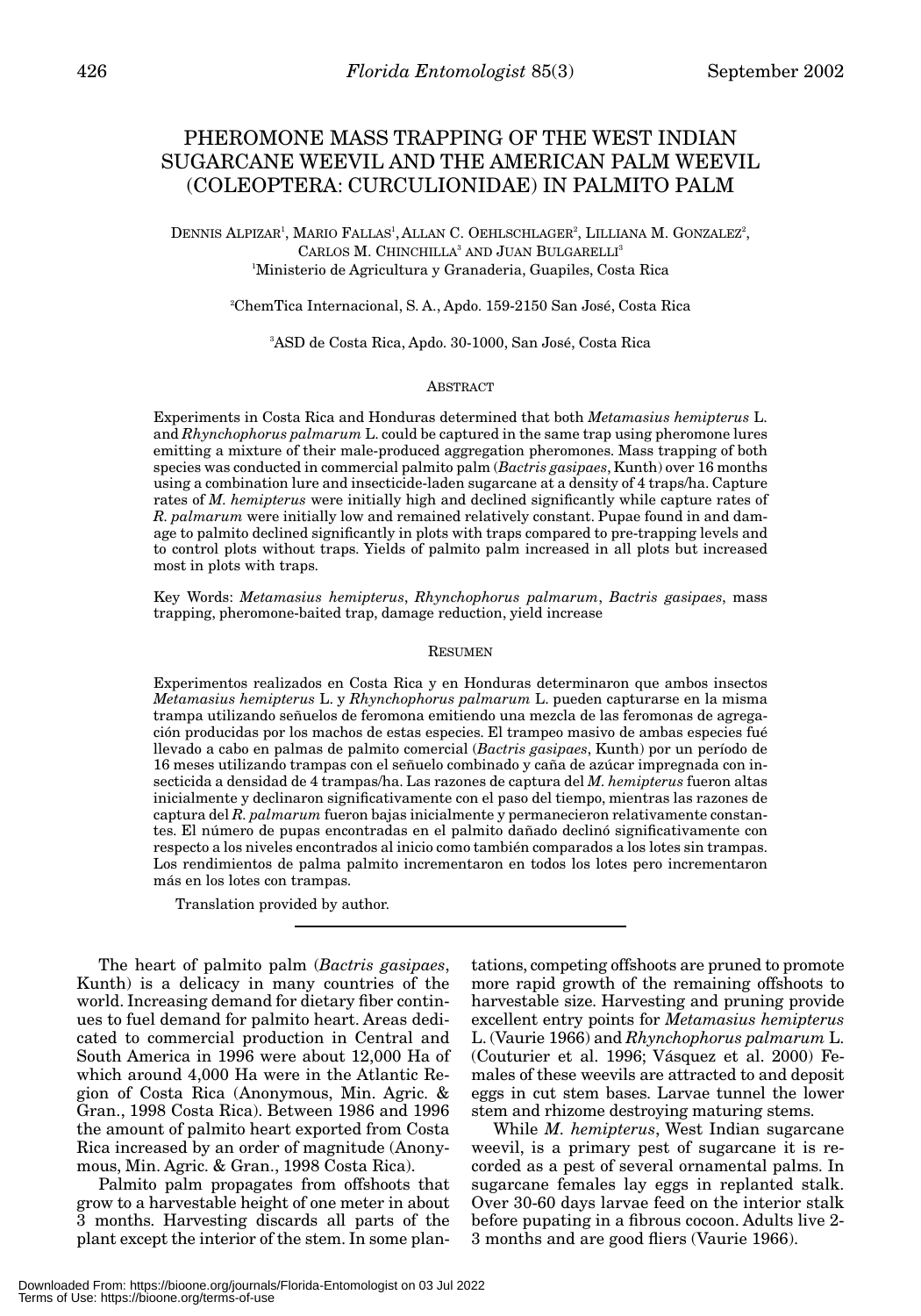*R. palmarum*, the American palm weevil, is a primary pest of palm in Central and South America. In oil and coconut palm *R. palmarum* vectors *Bursaphelenchus cocophilis*, the red ring nematode that has a major economic impact on commercial oil palm in the New World (Griffith 1968). The weevil life cycle is 70-120 days of which the larval stage is 40-60 days (Giblin-Davis et al. 1989).

Male-produced aggregation pheromones are known for both weevil species. The aggregation pheromone for *M. hemipterus* is a mixture of 4-methyl-5-nonanol and 2-methyl-4-heptanol (Perez et al. 1997) while the aggregation pheromone for *R. palmarum* is 2-methylhept-5-en-4-ol (Oehlschlager et al. 1992).

Trapping *M. hemipterus* at 4-5 traps/ha with pheromone-baited traps effectively lowers damage due to larvae of this insect in newly replanted sugarcane (Oehlschlager et al. 1997). Trapping *R. palmarum* at 1 trap per 5 ha effectively lowers red ring incidence in commercial oil palm by 80% over one year (Chinchilla et al. 1996).

Initial experiments conducted in Costa Rica and Honduras in 1995 led to development of a blend of the two pheromones that allowed trapping of both species in the same trap (Chinchilla et al. 1996). These experiments allowed combination lure trapping of both species in palmito palm.

Pheromone and sugarcane-baited traps have been developed for *M. hemipterus* (Giblin-Davis et al. 1996, Perez et al. 1997).

The purpose of this study was to determine if mass trapping *M. hemipterus* and *R. palmarum* in commercial palmito palm plantations using a combination lure decreased damage due to these weevils and increased yields.

## MATERIALS AND METHODS

Combination Lure Experiments for *Metamasius hemipterus* and *Rhynchophorus palmarum*

Capture of *M. hemipterus* was studied in 5 liter plastic container traps modified for insect entry (Oehlschlager et al. 1993) containing 10 pieces of halved 20 cm long sugarcane stalk (pre-immersed in 1% AI Sevin 80, 1-naphthyl N-methylcarbamate). The ten replicate experiment was conducted a mature oil palm plantation in Coop-California, Quepos, Costa Rica 18-24 February 1995.

Capture of *R. palmarum* was studied in 20 L plastic bucket traps (Oehlschlager et al. 1993) containing 15 pieces of halved 20 cm long sugarcane stalk (pre-immersed in 1% AI Furadan, 2,3-dihydro-2,2-dimethyl-7-benzofuranyl methylcarbamate). The twelve replicate experiment was conducted in a 100 Ha oil palm plantation near La Ceiba, Honduras, 21-27 March 1995.

For both *M. hemipterus* and *R. palmarum* experiments complete randomized block designs were used. Traps were placed at 2 meters above

ground at 100 meter intervals with no trap closer than 100 meters from any planting border. Pheromone lures used in both *M. hemipterus* and *R. palmarum* experiments were 2-methylhept-5-en-4-ol (Rhyncolure), 4-methyl-5-nonanol:2 methyl-4-heptanol (8:1, Metalure) and a 1:1 mixture of Rhyncolure and Metalure (Combolure) all released at total rates of 3 mg/day.

#### Mass Trapping Experiment

Study sites for mass trapping in palmito were in the wet tropical (<500 M above sea level) Atlantic region of Costa Rica. Sites were within the area 82' 45"-83' 46"W and 9' 39"-10' 13"N. Experimental plots  $(100 M \times 100 M)$  within commercial palmito palm plantations were selected for pruning practices. A 1 Ha plot in a palmito palm plantation in which pruning was practiced was selected as a control plot for evaluation of pheromone trapping under pruning conditions. A second 1 Ha pruned plot in the same area was selected as the trapping plot under pruning conditions. Within the same palmito plantation a 1 Ha plot in which pruning was not conducted was selected as a control plot for evaluation of pheromone trapping under non-pruning conditions. A second non-pruning 1 Ha plot in the same area was selected as a trapping plot under non-pruning conditions. Experimental plots were separated from each other by at least 200 M from and from any plantation borer by at least 100 M.

On September 2, 1996 four traps were established in a 50 meter square centered in each trapping plot.

Traps were 4L yellow plastic containers with 15 cm wide  $\times$  10 cm high windows cut in each side for insect entry similar to the square gallon traps reported by Giblin-Davis et al. 1996. Traps were mounted on sticks 0.5 M above ground and contained a Combolure pheromone lure (as described above) suspended by a wire from the below the lids. Traps contained 4-5 pieces of halved 10-12 cm long sugarcane stalk (pre-immersed in 1% AI Sevin 80, 1-naphthyl N-methylcarbamate).

Insects were counted and removed from all traps weekly. Pheromone lures were changed when exhausted as determined by the absence of liquid in the lure (3-4 months). Sugarcane in traps was renewed weekly.

#### Infestation and Yield Surveys

A survey of damage in palmito was conducted in the week preceding the placement of traps. Damage was determined by examination of all stalks in 60 bunches (mats) of palmito palm within each experimental plot. This was done by cutting all stalks in each bunch at ground level and examination of each stalk for damage. Variables assessed were, total stalks in each bunch, number of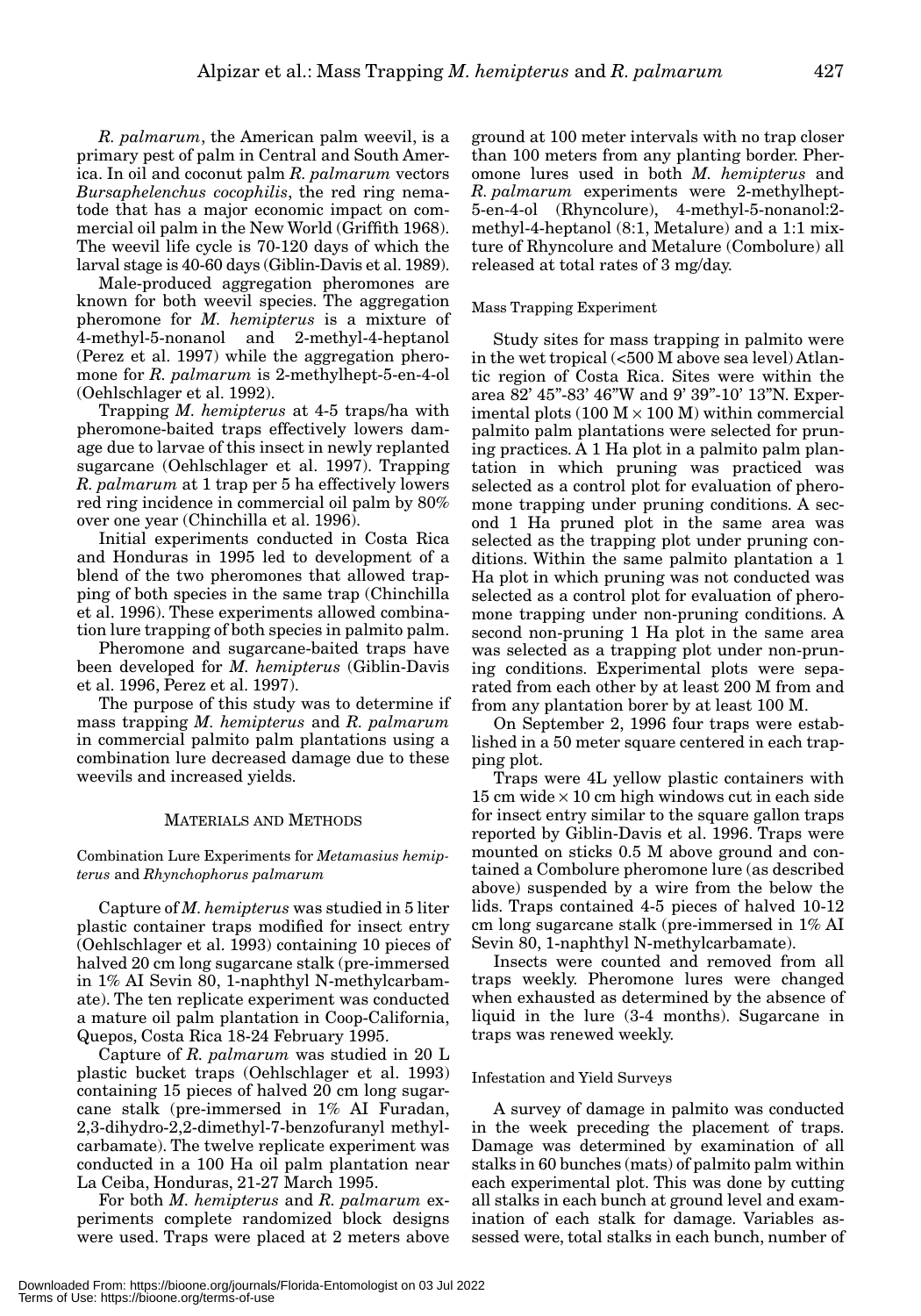stalks in each bunch with larval damage due to *M. hemipterus* and *R. palmarum* and number of *M. hemipterus* or *R. palmarum* pupae in each stalk. We also recorded the number of stalks harvested from each bunch in the week of the survey. This survey was conducted again on March 3, 1997, August 12, 1997 and January 19, 1998.

#### Data Analysis

Data were tested for heteroscadiscity and if necessary, transformed to achieve homogeneity (Zar 1984). Data was analyzed using Systat 5.2.1, fully factorial ANOVA analysis routine. Means are always presented untransformed.

# RESULTS AND DISCUSSION

### Combination Lure Experiments for *Metamasius hemipterus* and *Rhynchophorus palmarum*

In agreement with preliminary reports (Chinchilla et al. 1996) we found that in oil palm traps containing lures with a mixture of the aggregation pheromones of *M. hemipterus* and *R. palmarum* were nearly as effective in capturing these weevils as traps containing one lure emitting the pheromone of each species (Figs. 1 and 2). For both weevil species traps containing a combination pheromone lure captured 25-30% less target weevils than traps containing a pheromone lure for the target species. The combination lure (Combolure) was ideal for the mass trapping of *M. hemipterus* and *R. palmarum* in palmito palm. An experiment revealed that this lure functioned more effectively if sugarcane rather than palmito was used in traps (D. Alpizar, unpublished).

#### Mass Trapping Experiment

At the commencement of trapping capture rates of *M. hemipterus* in both pruning and non-pruning



Fig. 1. Mean (+SEM) *M. hemipterus* captured in traps baited with sugarcane and 2-methylhept-5-en-4-ol (Rhyncolure), 4-methyl-5-nonanol:2-methyl-4-heptanol (8:1, Metalure) or a 1:1 mixture of Rhyncolure and Metalure (Combolure). ANOVA  $(n = 10)$  gave  $F = 4.45$ , p, 0.566 (NS). Means topped by the same letter are equivalent by Bonferonni t-test ( $P > 0.95$ ).



Fig. 2. Mean (+SEM) *R. palmarum* captured in bucket traps baited with sugarcane and 2-methylhept-5-en-4-ol (Rhyncolure), 4-methyl-5-nonanol:2-methyl-4 heptanol (8:1, Metalure) or a 1:1 mixture of Rhyncolure and Metalure (Combolure). ANOVA  $(n = 12)$  gave  $F =$ 8.50, P < 0.05. Means followed by a different letter are statistically different by Bonferonni t-test  $(P > 0.95)$ .

plots were similar (Fig. 3). *M. hemipterus* capture rates declined from September through December and increased from January through March 1997. The highest capture rates occurred in March-April whereas a second population build-up occurred in September 1997 (Fig. 3). The first population peak corresponded to the end of the dry season in the Atlantic region of Costa Rica and might be attributed to a higher survival rate of *M. hemipterus* pupae in the dry season due to decreased fungal and bacterial action on pupal cocoons. Mass trapping *M. hemipterus* in banana and plantain in this region previously revealed an increase in capture rates during March-April (Alpizar et al. 1998). The peak in capture rates of *M. hemipterus* observed in September 1997 is attributed to the progeny of weevils that emerged in March-April.

Capture rates for *R. palmarum* were much lower than those of *M. hemipterus* at the onset of trapping although after one year of trapping capture rates of both species were similar. Initial capture rates of *R. palmarum* were ~3× higher in the pruned plot than in the non-pruning plot and remained higher for the entire trial (Fig. 3). While the capture rates for *M. hemipterus* declined over the trial period capture rates of *R. palmarum* remained rather constant.

#### Infestation and Yield Surveys

The percentage of weevil damaged stalks was assessed in both trapping and control plots the week before commencement of trapping and 7, 12 and 17 months afterward (Fig. 4). Because palmito palm grows to maturity in three months and the time between assessments was five to seven months, each assessment after the commencement of trapping was conducted on palmito stalks grown after the commencement of trap-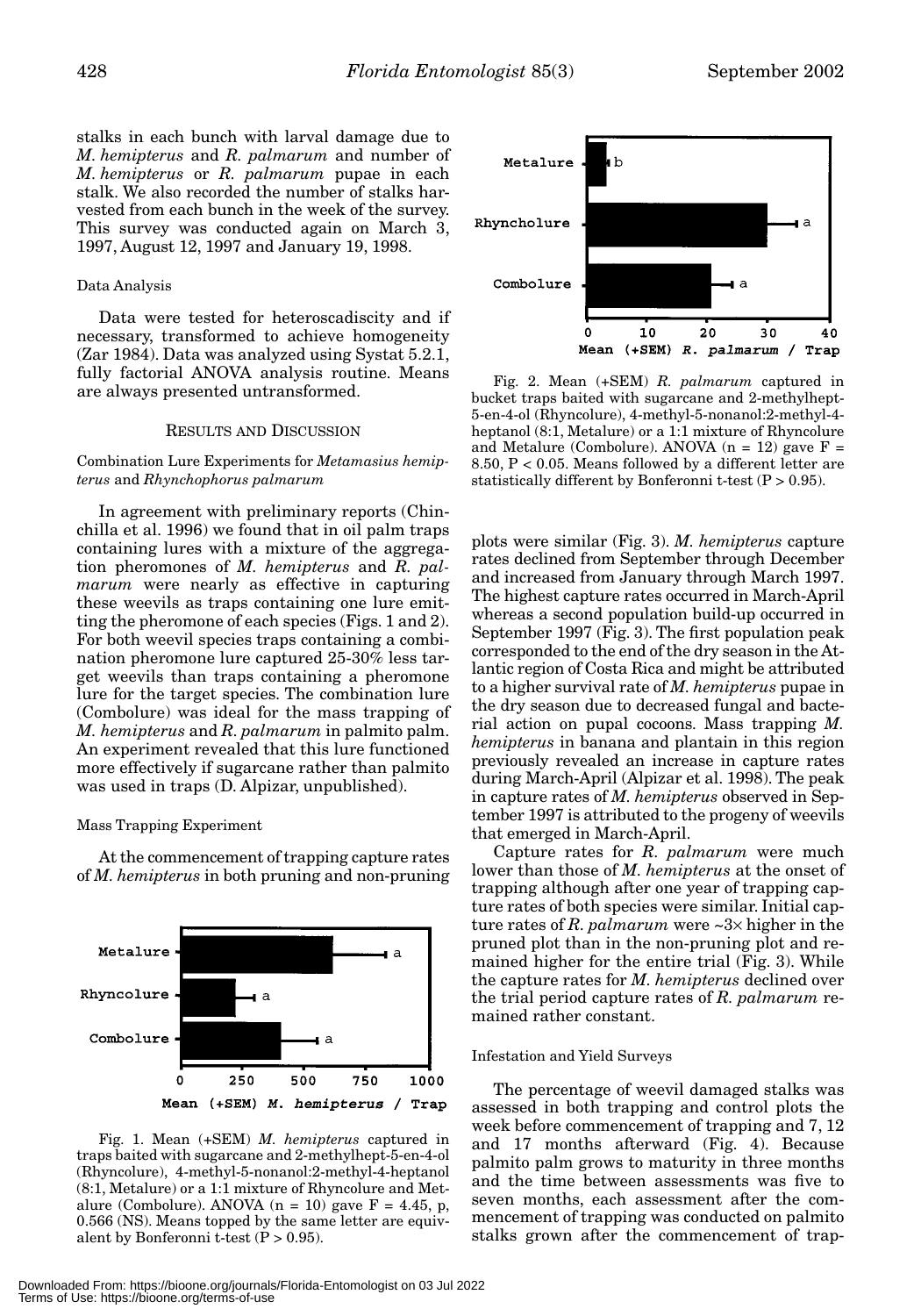

Fig. 3. Mean weekly capture of *M. hemipterus* and *R. palmarum* in palmito palm. Four traps were placed in one hectare of palmito palm in which pruning was practiced and four traps were placed in one hectare in which pruning was not practiced.

ping. The first assessment at month seven revealed weevil damage in trapping plots was reduced by >90% compared to pre-trap levels. This occurred even though considerable numbers of *M. hemipterus* continued to be captured in this time period. We conclude, based upon examination of capture rates and damage data that *M. hemipterus* and probably *R. palmarum* entering trapping plots after September 1996 chose the traps over palmito stems. A similar phenomenon was noted during trapping *Cosmopolites sordidus* and *M. hemipterus* in commercial banana (Al-

pizar et al. 1998). It is interesting that in control plots, damage also decreased during the period September 1996 to March 1997 but increased again between March and August 1997. The same seasonal fluctuation in damage is present but less pronounced in the trapping plots. This fluctuation can be attributed to the dispersal of low numbers of adults during November-January and higher numbers during February-May. Oviposition and larval development would be expected to be correspondingly low in November-January and high in February-May.



Fig. 4. Percent of damaged stalks in palmito palm stalk prior to and after commencement of trapping for *M. hemipterus* and *R. palmarum*. Statistical analysis compares each treatment at different dates and does not compare between treatments. Means followed by a different letter are statistically different by Bonferonni t-test  $(P > 0.95)$ .